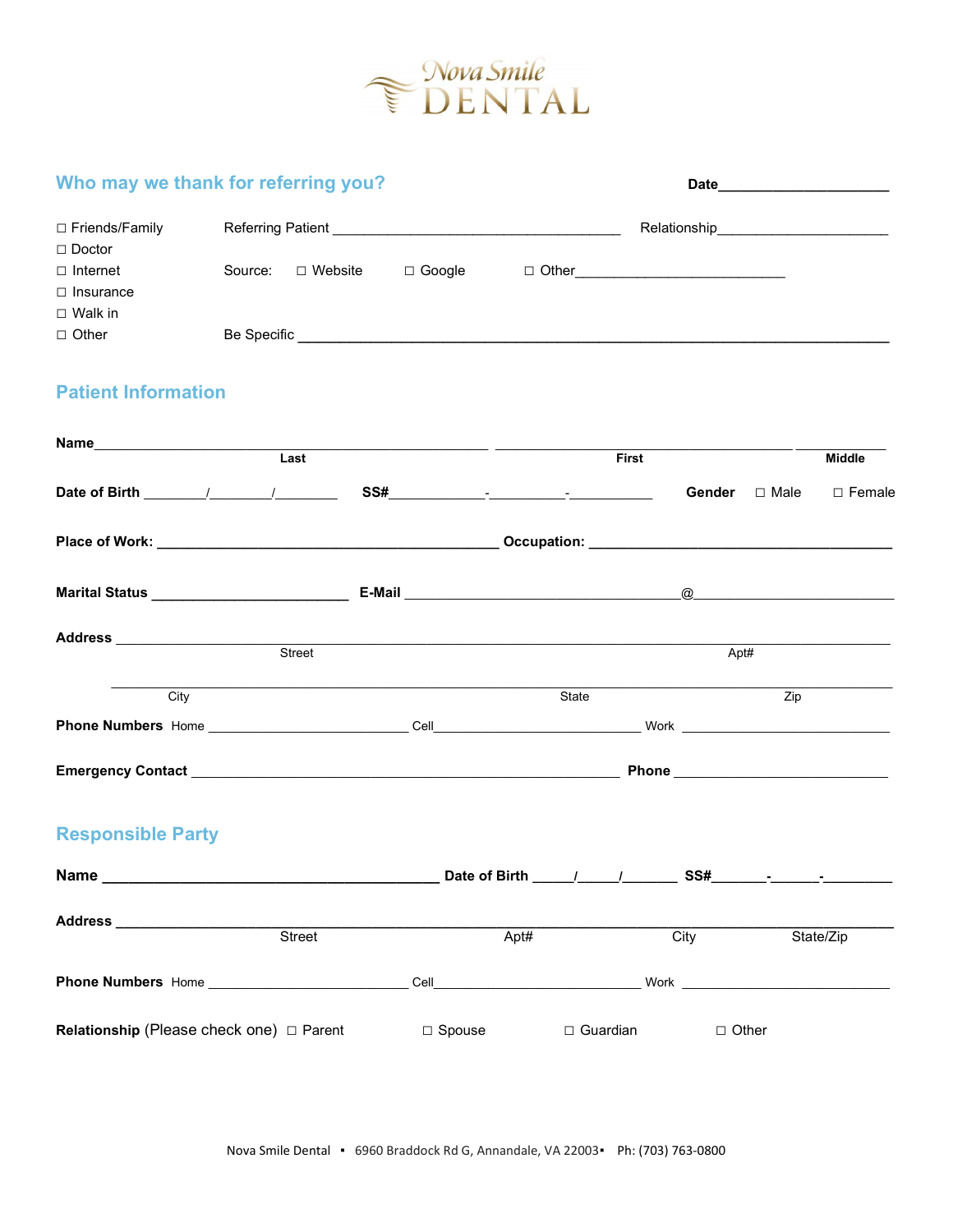

## Insurance Information

| <b>Relationship to the Patient</b> (Please check one) $\Box$ Self $\Box$ Parent $\Box$ Spouse $\Box$ Guardian |        |        |                             |                                                 |           |           |
|---------------------------------------------------------------------------------------------------------------|--------|--------|-----------------------------|-------------------------------------------------|-----------|-----------|
|                                                                                                               |        |        |                             |                                                 |           |           |
|                                                                                                               |        |        | Apt#                        | $\overline{\text{City}}$                        |           | State/Zip |
|                                                                                                               |        |        |                             |                                                 |           |           |
|                                                                                                               |        |        |                             |                                                 |           |           |
| Do you have any secondary insurance? $\Box$ Yes $\Box$ No If Yes, Please complete the following               |        |        |                             |                                                 |           |           |
|                                                                                                               |        |        |                             |                                                 |           |           |
| <b>Relationship to the Patient</b> (Please check one) □ Self □ Parent □ Spouse □ Guardian                     |        |        |                             |                                                 |           |           |
|                                                                                                               |        |        | Apt#                        | City                                            | State/Zip |           |
|                                                                                                               |        |        |                             |                                                 |           |           |
|                                                                                                               |        |        |                             |                                                 |           |           |
| <b>Patient Dental History</b>                                                                                 |        |        |                             |                                                 |           |           |
|                                                                                                               |        |        |                             |                                                 |           |           |
| Date of last visit to the dentist                                                                             |        |        |                             | Last cleaning                                   |           |           |
|                                                                                                               | Yes    | No     |                             |                                                 | Yes       | No        |
| 1. Do your gums bleed while brushing or flossing?                                                             | $\Box$ | $\Box$ |                             | 9. Do you clench or grind your teeth?           | □         | □         |
| 2. Are your teeth sensitive to hot or cold liquid/foods?                                                      | $\Box$ | $\Box$ |                             | 10. Do you bite your lips or cheeks frequently? |           |           |
| 3. Are your teeth sensitive to sweet liquid/foods?                                                            | $\Box$ | □      |                             | 11. Have you ever had any difficult extractions |           |           |
| 4. Do you feel pain to any of your teeth?                                                                     | $\Box$ | $\Box$ | in the past?                |                                                 | $\Box$    | $\Box$    |
| 5. Have you had any head, neck or jaw injuries?                                                               | $\Box$ | □      |                             | 12. Have you ever had any prolonged bleeding    |           |           |
| 6. Clicking in your jaw                                                                                       | $\Box$ | $\Box$ | following extractions?      |                                                 | □         | □         |
| 7. Pain in your jaw, ear, side of face                                                                        | $\Box$ | $\Box$ | 13. Do you like your smile? |                                                 | □         | □         |
| 8. Difficulty in opening, closing or chewing                                                                  | $\Box$ | $\Box$ |                             | 14. Have you thought about a smile makeover?    | $\Box$    | □         |

Nova Smile Dental ▪ 6960 Braddock Rd G, Annandale, VA 22003▪ Ph: (703) 763-0800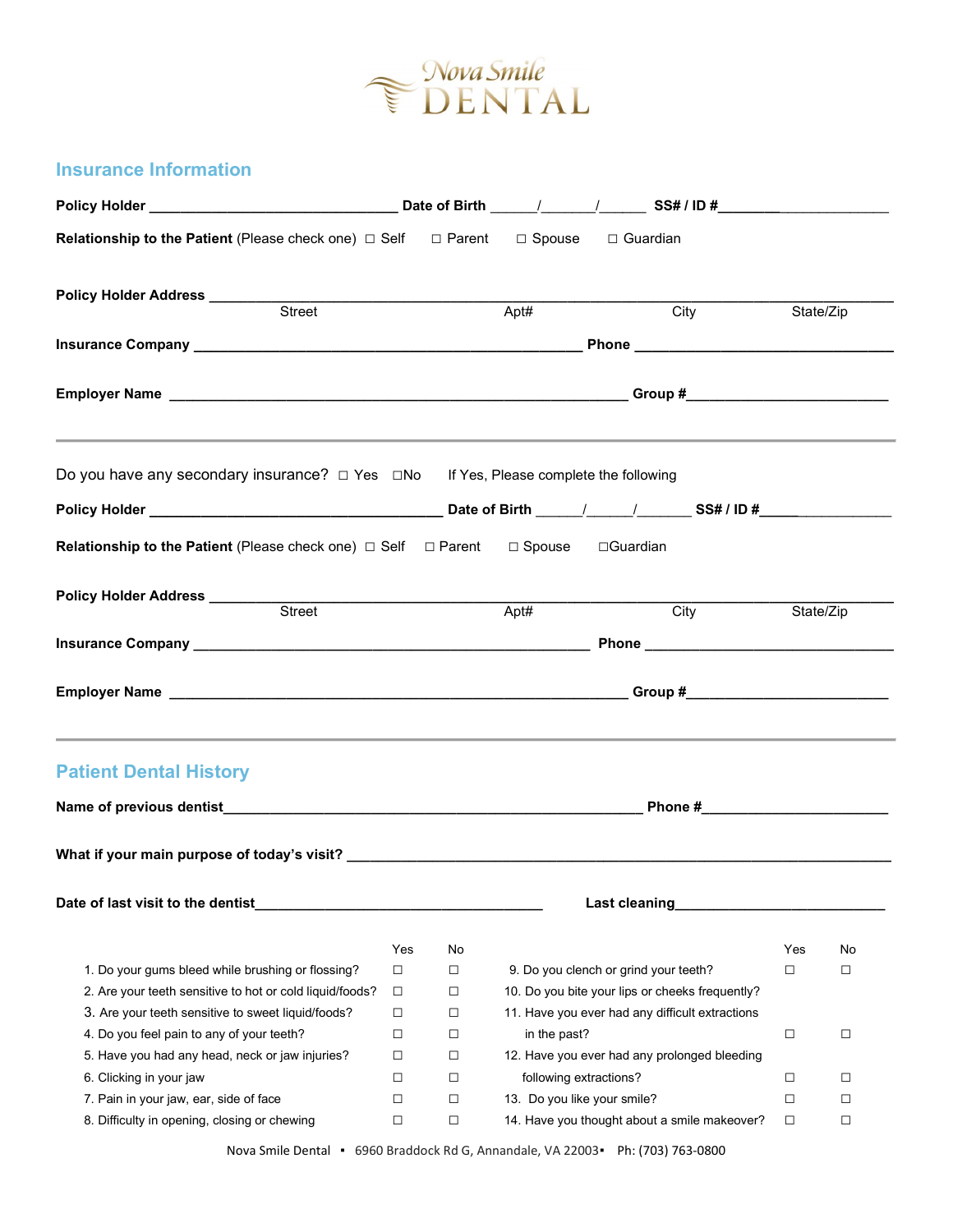

Although dental personnel primarily treat the area in and around your mouth, your mouth is a part of your entire body. Health problems that you may have, or medication that you may be taking, could have an important interrelationship with the dentistry you will receive. Thank you for answering the following questions (if you need more space, please indicate it on the comment section on the bottom of this page).

|                                                              |                   | Yes | No             |                                                                                                                                                                                                                                    |              |                                   |                                                                     |  |
|--------------------------------------------------------------|-------------------|-----|----------------|------------------------------------------------------------------------------------------------------------------------------------------------------------------------------------------------------------------------------------|--------------|-----------------------------------|---------------------------------------------------------------------|--|
| Do you feel tired throughout the day?                        |                   | □   | $\Box$         | If yes, please explain: The state of the state of the state of the state of the state of the state of the state of the state of the state of the state of the state of the state of the state of the state of the state of the     |              |                                   |                                                                     |  |
| Have you been told you occasionally snore?                   |                   |     |                | If yes, please explain: The state of the state of the state of the state of the state of the state of the state of the state of the state of the state of the state of the state of the state of the state of the state of the     |              |                                   |                                                                     |  |
| Have you or a loved one been prescribed a CPAP Machine?      |                   |     |                | If yes, please explain: \\esp \\esp \\esp \\esp \\esp \\esp \\esp \\esp \\esp \\esp \\esp \\esp \\esp \\esp \\esp \\esp \\esp \\esp \\esp \\esp \\esp \\esp \\esp \\esp \\esp \\esp \\esp \\esp \\esp \\esp \\esp \\esp \\esp      |              |                                   |                                                                     |  |
| Are you under a physician's care now?                        |                   |     |                |                                                                                                                                                                                                                                    |              |                                   |                                                                     |  |
| Have you ever been hospitalized or had a major operation?    |                   |     |                | □ If yes, please explain: <u>University</u> and the set of the set of the set of the set of the set of the set of the set of the set of the set of the set of the set of the set of the set of the set of the set of the set of th |              |                                   |                                                                     |  |
| Have you ever had a serious head or neck injury?             |                   |     |                |                                                                                                                                                                                                                                    |              |                                   |                                                                     |  |
| Are you taking any medications, pills or drugs?              |                   |     |                | $\Box$ If yes, please list : $\Box$                                                                                                                                                                                                |              |                                   |                                                                     |  |
| Do you take, or have you taken, Phen-Fen or Redux?           |                   |     | □              |                                                                                                                                                                                                                                    |              |                                   |                                                                     |  |
| Are you on a special diet?                                   |                   | □   | ◻              |                                                                                                                                                                                                                                    |              |                                   |                                                                     |  |
| Do you use tobacco?                                          |                   | □   |                |                                                                                                                                                                                                                                    |              |                                   | <b>*Women</b> : Are you □ Pregnant/Trying to get pregnant □ Nursing |  |
| Do you use controlled substances?                            |                   |     | □              |                                                                                                                                                                                                                                    |              | $\Box$ Taking oral contraceptives |                                                                     |  |
| Are you allergic to any of the followings?<br>$\Box$ Aspirin | $\Box$ Penicillin |     | $\Box$ Codeine | $\Box$ Acrylic                                                                                                                                                                                                                     | $\Box$ Metal | $\Box$ Latex                      | $\Box$ Local Anesthetics                                            |  |
| $\Box$ Other                                                 |                   |     |                |                                                                                                                                                                                                                                    |              |                                   |                                                                     |  |

## PRIMARY CARE PHYSICIAN AND PHONE NUMBER:

|                                                         | Do you have, or have you had, any of the following? Please mark only what is applicable. |                             |                              |
|---------------------------------------------------------|------------------------------------------------------------------------------------------|-----------------------------|------------------------------|
| $\Box$ Acid Reflux                                      |                                                                                          |                             |                              |
| $\Box$ AIDS/HIV positive                                | $\Box$ Cortisone Medicine                                                                | $\Box$ Hemophilia           | $\Box$ Renal Dialysis        |
| □ Alzheimer's Disease                                   | $\Box$ Diabetes                                                                          | $\Box$ Hepatitis A          | $\Box$ Rheumatic Fever       |
| $\Box$ Anaphylaxis                                      | $\Box$ Drug Addiction                                                                    | $\Box$ Hepatitis B or C     | $\Box$ Rheumatism            |
| $\Box$ Anemia                                           | □ Easily Winded                                                                          | $\Box$ Herpes               | □ Scarlet Fever              |
| $\Box$ Angina                                           | $\Box$ Emphysema                                                                         | □ High Blood Pressure       | $\Box$ Shingles              |
| □ Arthritis/Gout                                        | $\Box$ Epilepsy or Seizures                                                              | $\Box$ Hives or Rash        | □ Sickle Cell Disease        |
| □ Artificial Heart Valve                                | $\Box$ Excessive Bleeding                                                                | $\Box$ Hypoglycemia         | $\Box$ Sinus Trouble         |
| $\Box$ Artificial Joint                                 | $\Box$ Excessive Thirst                                                                  | $\Box$ Irregular Heartbeat  | $\Box$ Sleep Apnea/CPAP      |
| $\Box$ Asthma                                           | □ Fainting Spells/Dizziness                                                              | □ Kidney Problems           | □ Spina Bifida               |
| □ Blood Disease                                         | $\Box$ Frequent Cough                                                                    | $\Box$ Leukemia             | □ Stomach/Intestinal Disease |
| $\Box$ Blood Transfusion                                | □ Frequent Diarrhea                                                                      | □ Liver Disease             | $\Box$ Stroke                |
| $\Box$ Breathing Problem                                | $\Box$ Frequent Headaches                                                                | □ Low Blood Pressure        | $\Box$ Swelling of Limbs     |
| $\Box$ Bruise Easily                                    | □ Genital Herpes                                                                         | □ Lung Disease              | □ Thyroid Disease            |
| $\Box$ Cancer                                           | $\Box$ Glaucoma                                                                          | □ Mitral Valve Prolapse     | $\Box$ Tonsillitis           |
| $\Box$ Chemotherapy                                     | $\Box$ Hay Fever                                                                         | $\Box$ Pain in Jaw Joints   | $\Box$ Tuberculosis          |
| $\Box$ Chest Pains                                      | □ Heart Attack/Failure                                                                   | $\Box$ Parathyroid Disease  | $\Box$ Tumors or Growths     |
| □ Cold Sores/Fever Blisters                             | $\Box$ Heart Murmur                                                                      | □ Psychiatric Care          | $\Box$ Ulcers                |
| □ Congenital Heart Disorder                             | □ Heart Pace Maker                                                                       | $\Box$ Radiation Treatments | □ Venereal Disease           |
| $\Box$ Convulsions                                      | □ Heart Trouble/Disease                                                                  | $\Box$ Recent Weight Loss   | □ Yellow Jaundice            |
| Have you ever had any serious illness not listed above? | $\Box$ Yes<br>$\Box$ No                                                                  | If yes, please explain:     |                              |
| Comments:                                               |                                                                                          |                             |                              |

To the best of my knowledge, the questions on this form have been accurately answered. I understand that providing incorrect information can be dangerous to my (or patient's) health. It is my responsibility to inform the dental office of any changes in medical status.

| Patient's Name (Please print)                                                    | Date of Birth |  |  |  |  |
|----------------------------------------------------------------------------------|---------------|--|--|--|--|
| Signature of Patient or Guardian                                                 | Date          |  |  |  |  |
| Nova Smile Dental • 6960 Braddock Rd G, Annandale, VA 22003 • Ph: (703) 763-0800 |               |  |  |  |  |